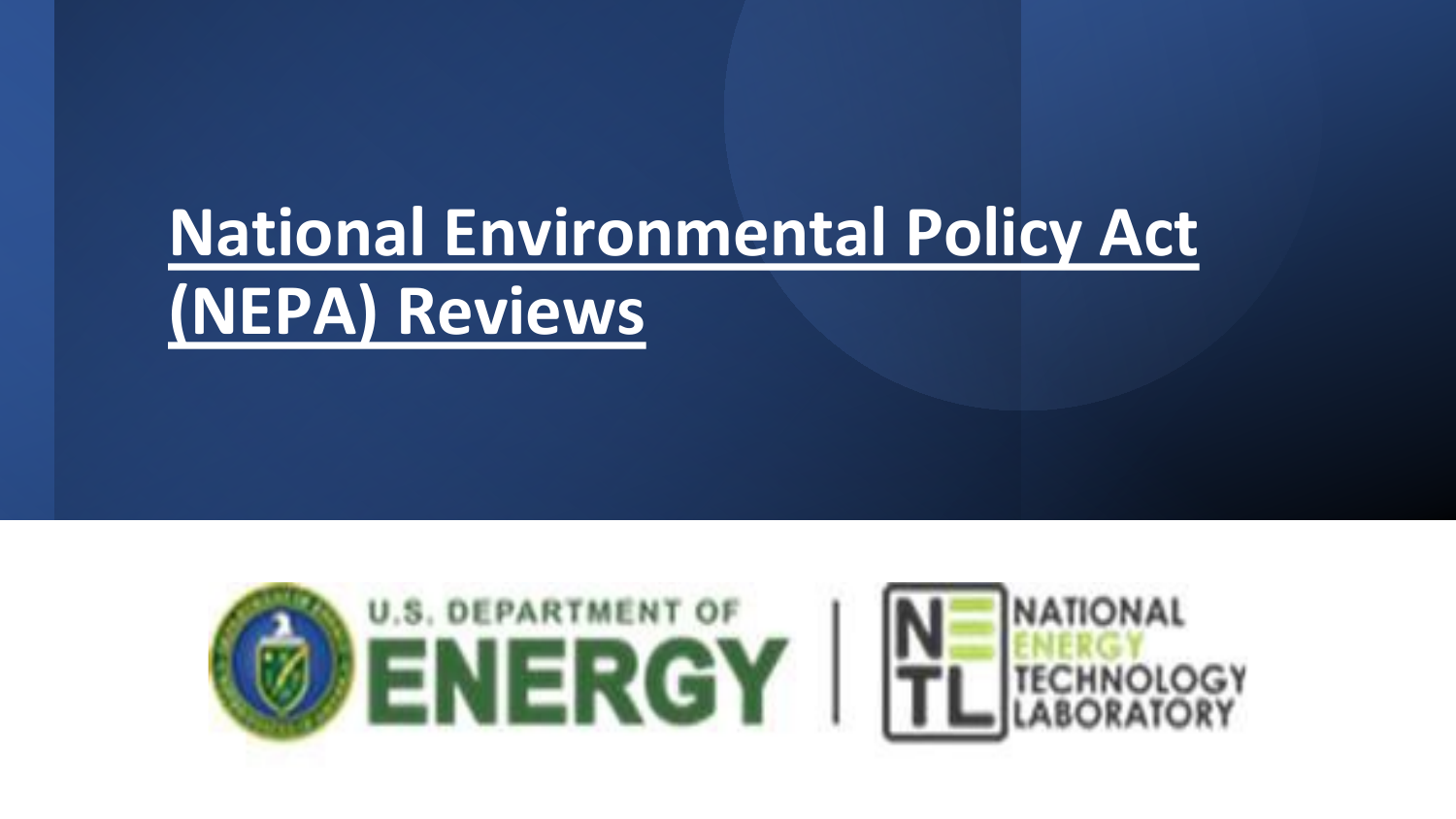#### *What is a NEPA Review?*

Projects supported by the Department of Energy are often subject to the National Environmental Policy Act (NEPA). The NEPA process begins when a federal agency proposes to take a major federal action, including an activity or decision subject to Federal control. The DOE implementing regulations for NEPA can be found in 10 CFR part 1021. The environmental review conducted under NEPA can involve three different levels of analysis:

- **Categorical Exclusion determination (CX)**
- **Environmental Assessment/Finding of No Significant Impact (EA/FONSI)**
- **Environmental Impact Statement (EIS)**

DOE determines the level of a NEPA analysis based on the nature of the project and its potential to affect the environment, using project and environmental data provided by the applicant as well as other public data sources.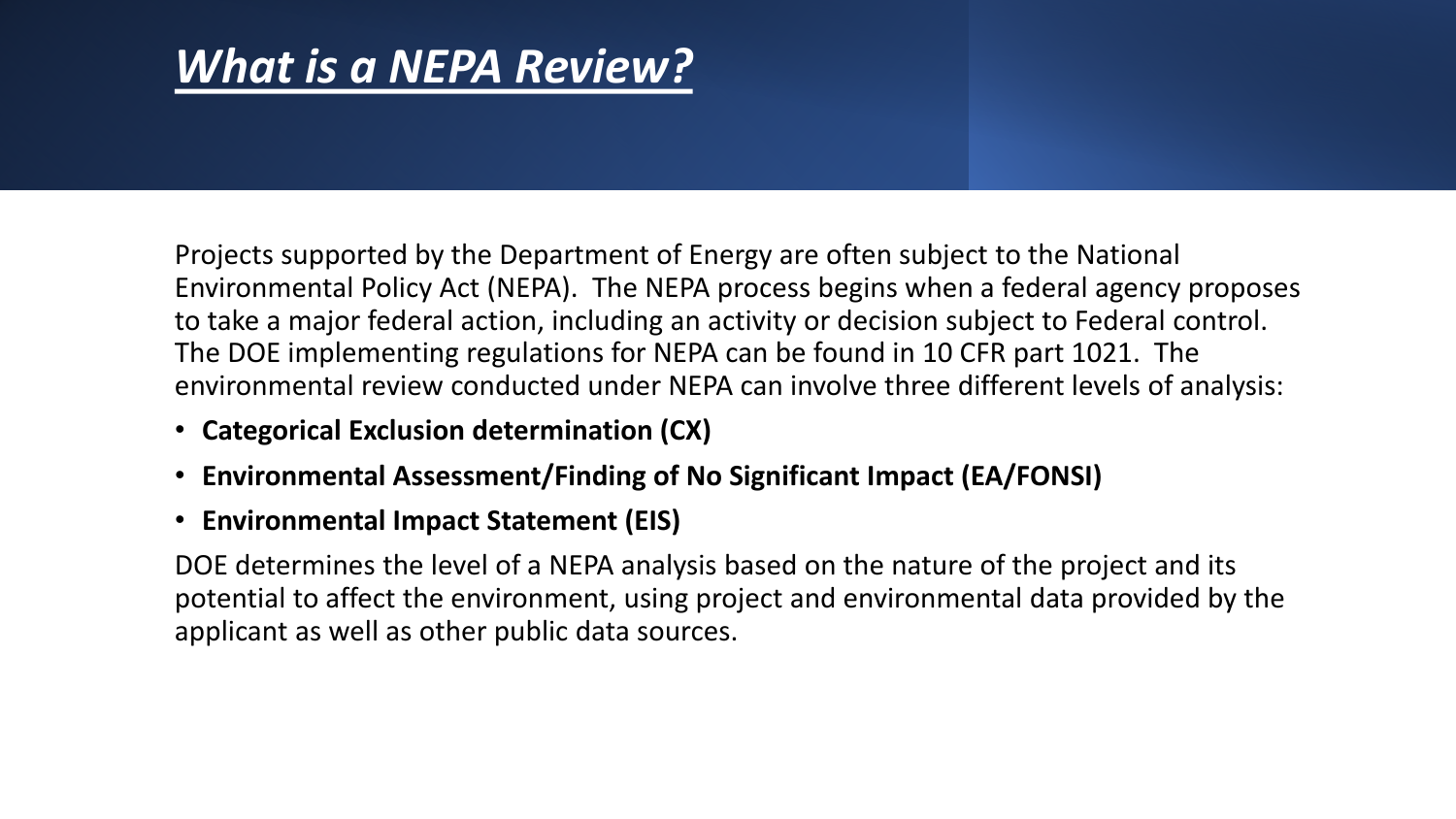#### *What Project Information does DOE Need to Determine the Level of NEPA Review?*

Project information that is important for evaluating the level of NEPA analysis can include a wide range of data. Major features that should be provided include:

- **Project Location**
- **Project Features**
- **Known Environmental or Cultural Resource Issues**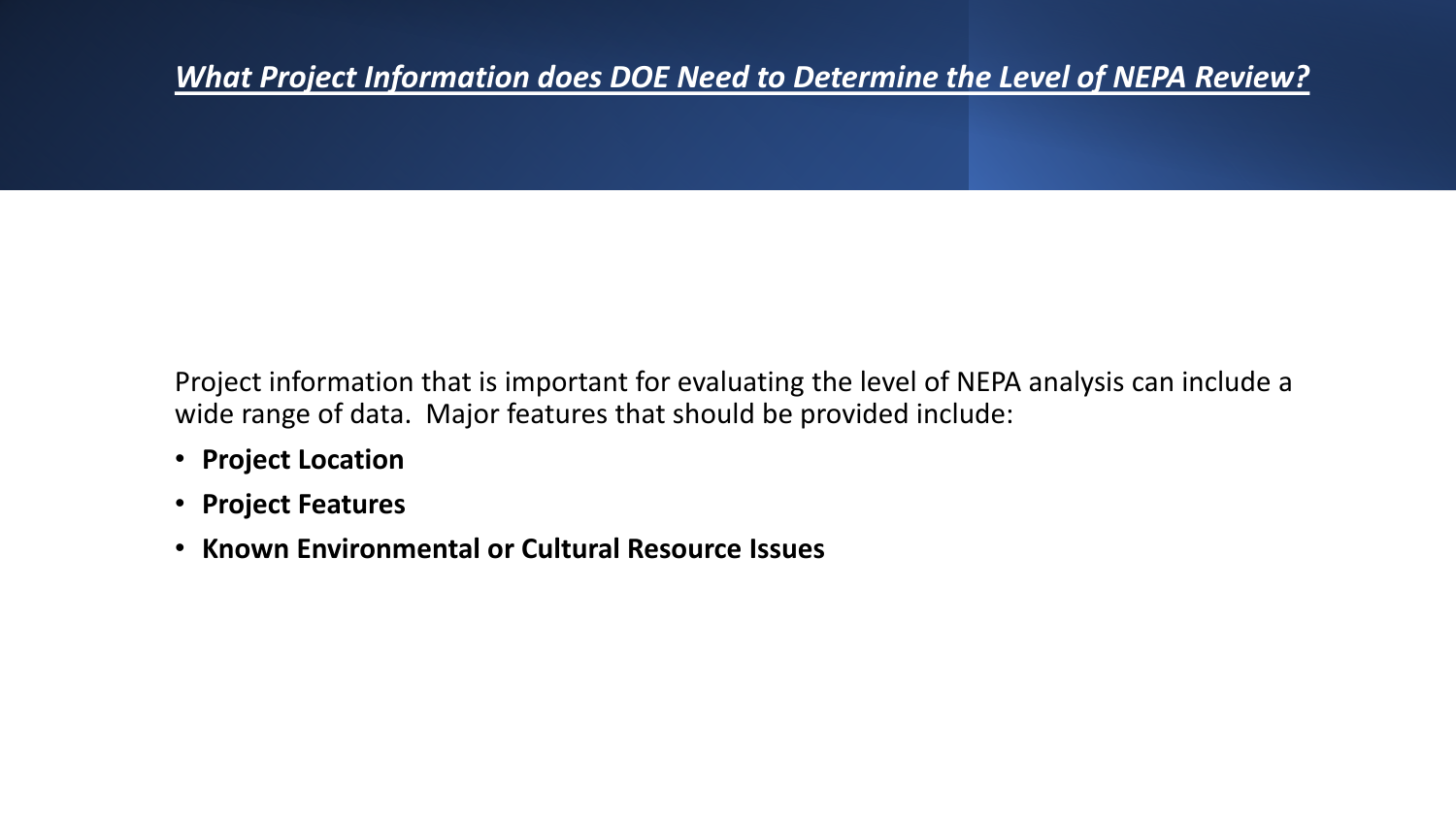### *MAJOR TOPICS CONSIDERED UNDER ALL NEPA REVIEWS*

A project subject to an Environmental Assessment or Environment Impact Statement will be reviewed to assess the potential impacts for a range of resources and<br>topics. The level of detail and topics considered can vary base

• **Air Quality and Climate Change -** Determination of emissions of criteria air pollutants generated by the project and analysis of potential impacts to air quality of the area. In addition, analysis of greenhouse gas emissions and discussions of potential impacts on climate change as well as implications of climate change on the project are considered.

• Water Resources - Analysis of potential affects to surfacewater quality that could result from wastewater discharge, stormwater discharge, wetland or waterway disturbance, filling of the floodplain, and other factors. Re

• Natural Environment - Analysis of potential impacts to sensitive environmental conditions including the potential for impacts to terrestrial and aquatic habitats, wetlands and floodplains, wildlife, game, and fisheries.

• **Human Environment -** Evaluation of potential impacts to the local community including affects to local infrastructure and community services, transportation, land use, and aesthetics. Determining whether minority communities would be disproportionately affected by potential environmental impacts.

• Cultural Resources - The EA or EIS will evaluate, typically with consultation with the State Historic Preservation Officer (SHPO) whether the project has the potential to affect archaeological or historic resources. In a

• **Cumulative Effects** - Evaluation of potential impacts to the environment from the project combined with impacts of past, present, and future activities and natural processes.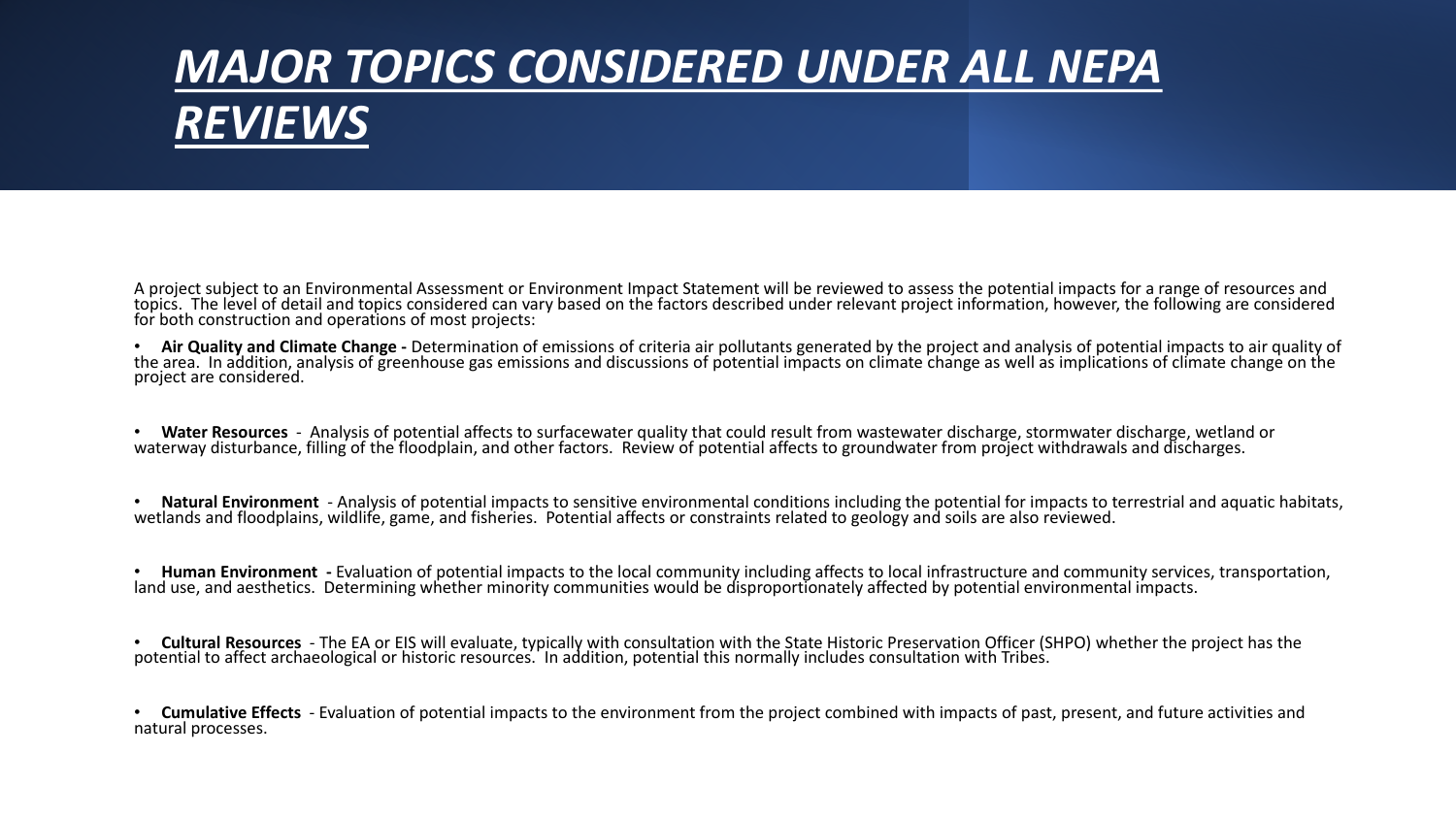# *"SPECIAL" TOPICS CONSIDERED UNDER NEPA (Project Site Specific)*

Depending on the nature of the proposed project and the location, other special topics or issues may also be addressed or considered in more detail in the following areas:

- Clean Air Act Conformity Determinations Biological Assessments
- Coastal Zones Dredge or Fill
- 
- Human Health and Safety  **Navigable Air Space**
- 
- 
- 
- 
- 
- 
- Geologic and Mineral Resources Hazardous and Toxic Substances
	-
- Noise and Vibration **•** Prime Soils/Farmland
- Seismicity  **Seismicity Seismicity Seismicity Drinking Water Resources** 
	- Traditional Cultural Properties Visual Resources and Viewshed
	- **Migratory Birds Accidental Releases**